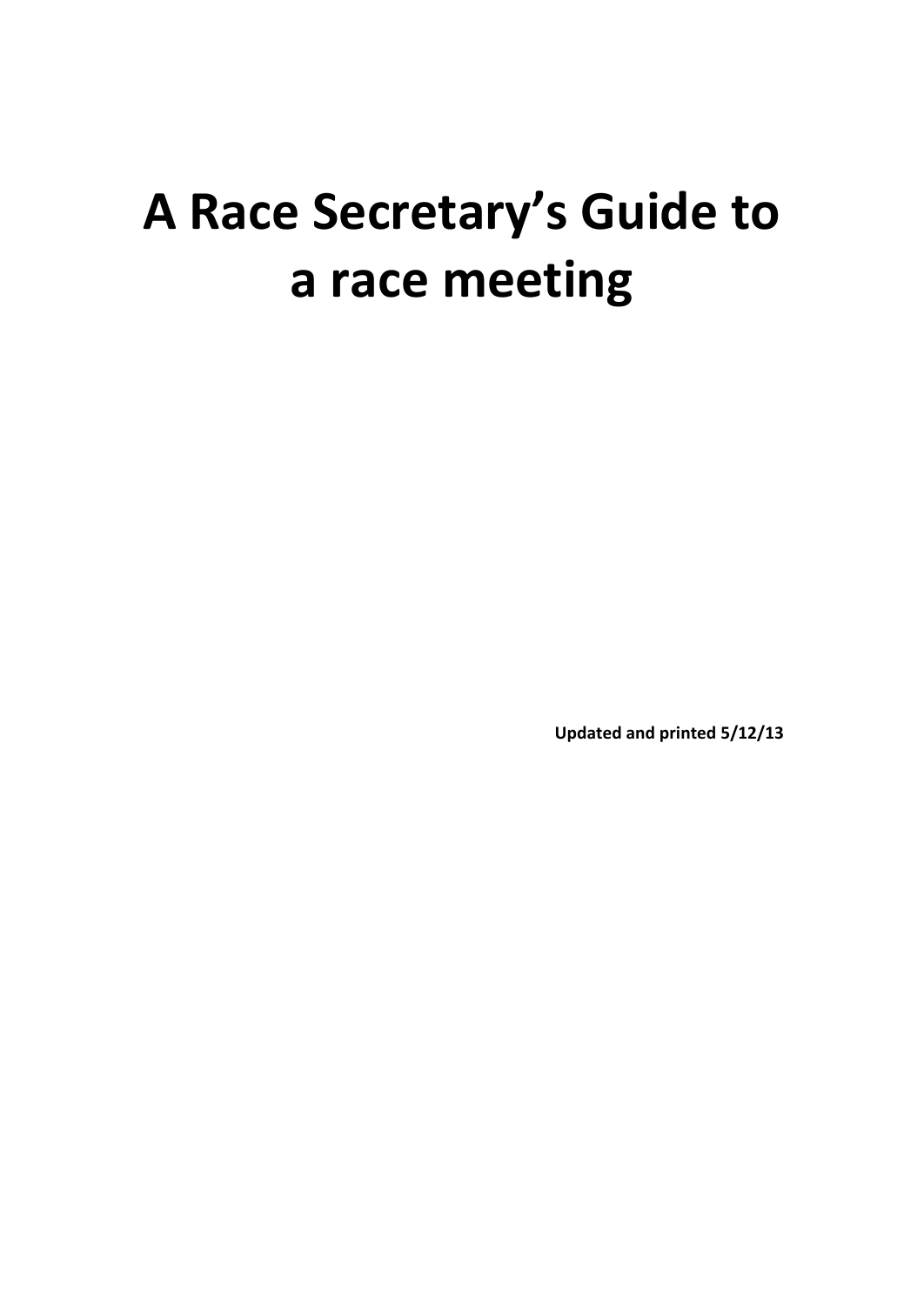## **The role of the Race Secretary briefly summarised is:**

- -Is responsible for the organisation and management of the meeting.
- -May publish documents and notices as required for the effective management of the meeting.
- -Must ensure all officials are aware of their duties and are properly equipped.
	- Is responsible to the Clerk of Course and must make reports to the Clerk of Course as required throughout the meetings duration.
- -Must provide assistance to the Steward of the meeting as required.

#### **Affiliation, Permits, and Track Licencing**

The first and most important task of the Race Secretary prior to any event is to ensure that all relevant permits and permissions have been obtained. Completing the relevant documentation provides legal protection for the club and Motorcycling Australia in the event of any legal action or claim. The following items are essential:

- 1. **Club Affiliation** Each club must be affiliated with MA. To become affiliated, a club must fill out the required forms and return it to the RCB together with the prescribed fee. Club affiliation must be renewed each year.
- 2. **MA Permit** A permit must be obtained for each and every event a club intends to stage. Note:
	- Permit applications are made to the RCB. The relevant application forms must be obtained and returned with the prescribed fee.
	- Applications must be submitted in accordance with the following time limits:
		- + Australian Championship Events (3 months)
		- + International meetings, MA Series, National Meetings (8 weeks)
		- + Other meetings (14 days)

Applications must be submitted together with the draft supplementary regulations for the event.

- Only those activities authorised by the permit will cover the RCB (or MA). Any specific or unusual activities planned at an event must be listed on the permit. The required fee and a copy of the draft supplementary regulations for the event must accompany the permit application.
- The Club Secretary must check to ensure that the permit details are correct, inclusive of all planned activities, when returned from the RCB.
- 3. **Venue Licence** A venue must be licenced prior to staging an event. Note:
	- Licence applications are made to the RCB. The relevant application forms must be obtained and returned with the prescribed fee.
	- The venue licence must be renewed each year. The licence is compulsory prior to an event or practice on the track. No changes can be made to a track without RCB approval
	- For non-permanent track. e.g. Supercross, Enduro, Cross Country a one-event Track Licence Application permit will be required.

#### *Supplementary Regulations*

The Supplementary Regulations are rules, in addition to those contained in the Manual of Motorcycle Sport, which are specific to a particular event and lay down conditions for participation in that event. Supplementary Regulations must be produced for every event that a club intends to stage. Prior to distributing the supplementary regulations to competitors, the Race Secretary may be required to make additions or alterations as requested by the RCB.

#### **Supplementary Regulations – What to Include?**

#### **Announcement and Jurisdiction**

- Name of promoter
- Name or title of competition
- Persons eligible to compete
- Types of vehicles eligible
- Date
- Permit, class of and number
- Track licence number
- Authority granting the permit
- A statement that the competition is held under these Rules.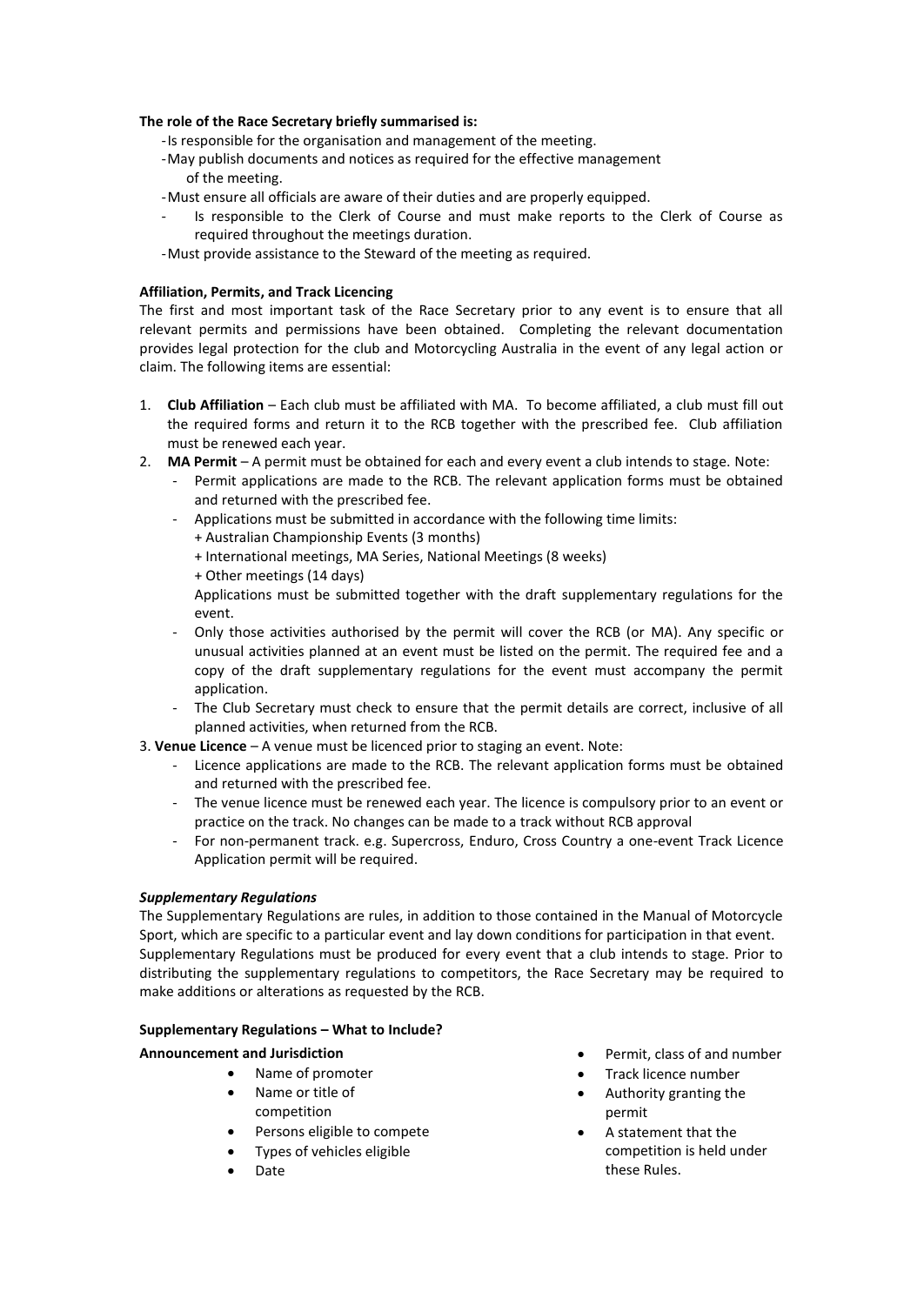#### **Entries**

- Date of opening of entries
- Where entries to be sent
- Date and time of closing entries
- Amount of entry fee
- Conditions as to return of  $f_{\mathbf{Q}}$
- Minimum and maximum number of entries
- Teams, composition of
- Teams, how and when may be entered
- Substitution of riders
- Transfer of entries

#### **Awards**

- Special awards and condition attached thereto
- Period of holding special awards if not won outright
- Other awards

## **Officials**

- Stewards of the meeting
- Clerk of the course
- Race Secretary
- Other officials.

## **Description - Reliability Trials**

## **Place and time of start**

- **Riders and vehicles**
- **The course.**
	- Starting order
	- Route marking
	- Nature of course
	- Length of course
	- **Itinerary**
	- Route cards
	- **Practicing**
	- Meal stops
	- **Observation**
		- Balking
		- Non-stop section
		- Definition of a stop
		- and a failure
		- Footing and failure on hills
- Involuntary delays
- **Checks**
- Position of rider or
- passenger on vehicle
- **Speed** Time checks
	- Method of control
	- Time allowances
	- Time arrangements
- **Other tests**
- **Assessment of** 
	- **performance**
		- Bonus marks
		- **Penalties**
		- Method of allotting
		- awards
- **General**
	- Outside assistance
	- **Advertisements**
	- Retirement
	- Promoters' liability

## **Description - Speed Meetings**

- **Place and time of start, paddock, weighing out**
- **Riders and Vehicles**
- **The Course**
	- Method of starting
	- Direction or danger signs
	- Flag signals
	- Length of course
	- Nature of course
	- Returning to start
	- Practicing
	- Replenishment
	- **Observation**
		- Method of timing
		- Number of runs
		- **Handicapping**
- **Assessment of** 
	- **performance**
		- **General**
		- Advertisement
		- Promoters' Liabilities

#### *Entry Forms*

Entry forms must be produced for the completion and return of competitors. An essential inclusion in the entry form is the provision of a release or waiver (indemnity). This form *must* be signed before any competitor participates in a Motorcycling Australia organised competition. The purpose of the indemnity is to provide all parties (i.e. the club or promoter, SCBs, MA) with legal protection in the event of an accident. In the case of a competitor who is under eighteen years of age, the indemnity must be signed by a responsible third party (i.e. a parent or guardian).

#### *Officials*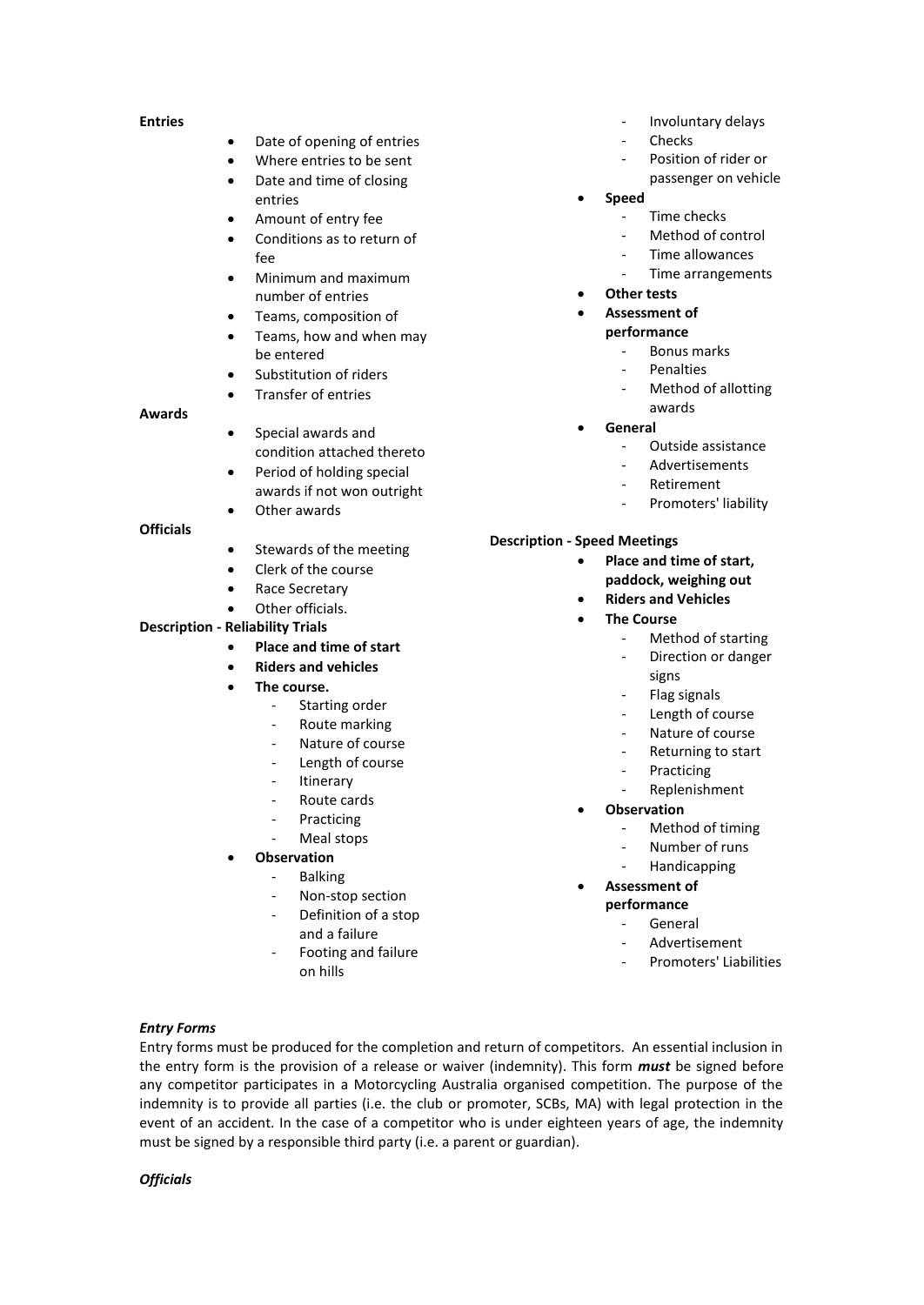It is important to ensure that the club will have appropriately qualified officials on the day to effectively administer the race meeting. In the first instance, the Race Secretary should create a list of the number and type of officials that will be required.

Upon finalising requirements, the Race Secretary should contact (by letter or phone) prospective officials. Create a list of officials who have agreed to assist and their positions.

It is important to ensure that accreditation levels of all officials are appropriate for the level of meeting being staged (e.g. Club vs State vs National) etc.

Prepare a final list and fill any 'gaps'. Advise officials of start times, positions, responsibilities, etc. Sign-on sheets for officials must be prepared

#### *Equipment*

A range of equipment / supplies is required for any race meeting. It is the Race Secretaries responsibility to prepare an equipment list and ensure each item will be available on the day.

## *The Program*

The production of a program of events, outlining the schedule for the day, is the responsibility of the Race Secretary. Emphasise the following:

- A copy of the program must be supplied to each competitor, or if this is not possible, a copy should be posted in the pits where it can be easily accessed by each competitor.
- Each official should also be supplied with a copy, two copies for the Steward, one copy to the RCB issuing the Permit. Copies for the media are also advisable.

## *What to include?*

The program provides an excellent opportunity to promote both the club and the sport. The temptation to include the bare minimum of information should be avoided - interesting narratives should be included as a promotional tool.

## *Other Issues…..*

There are a number of additional issues, of which the Race Secretary must be aware:

- **DATE REGISTRATION APPLICATION**
- Is this required?
- Lead time?
- CIRCUIT / VENUE HIRE
- Does this need to be confirmed?
- **MEDICAL SERVICES**
- St John's, Paramedic, ambulance etc. Minimum requirements must be satisfied.
- PRIZE MONEY BOND
- Does such a bond need to be paid to the permitting authority?
- **TROPHIES**
- Number and type required. Any special awards?
- MAIL OUT OF ENTRIES AND SUPPLEMENTARY REGULATIONS
- Collate, address and mail. Ensure return addresses are on envelopes. Who to mail to? riders , clubs, SCBs or MA, Media, Steward and other senior officials.
- **RECEIPT OF ENTRIES**
- prepare receipting & banking system.
- process entries, using the system best suited to your event. Manual or computer. Date all entries as they are received.
- finalise incomplete entries.
- allocate riding numbers. Be mindful of registered riding numbers, both State & National, if applicable.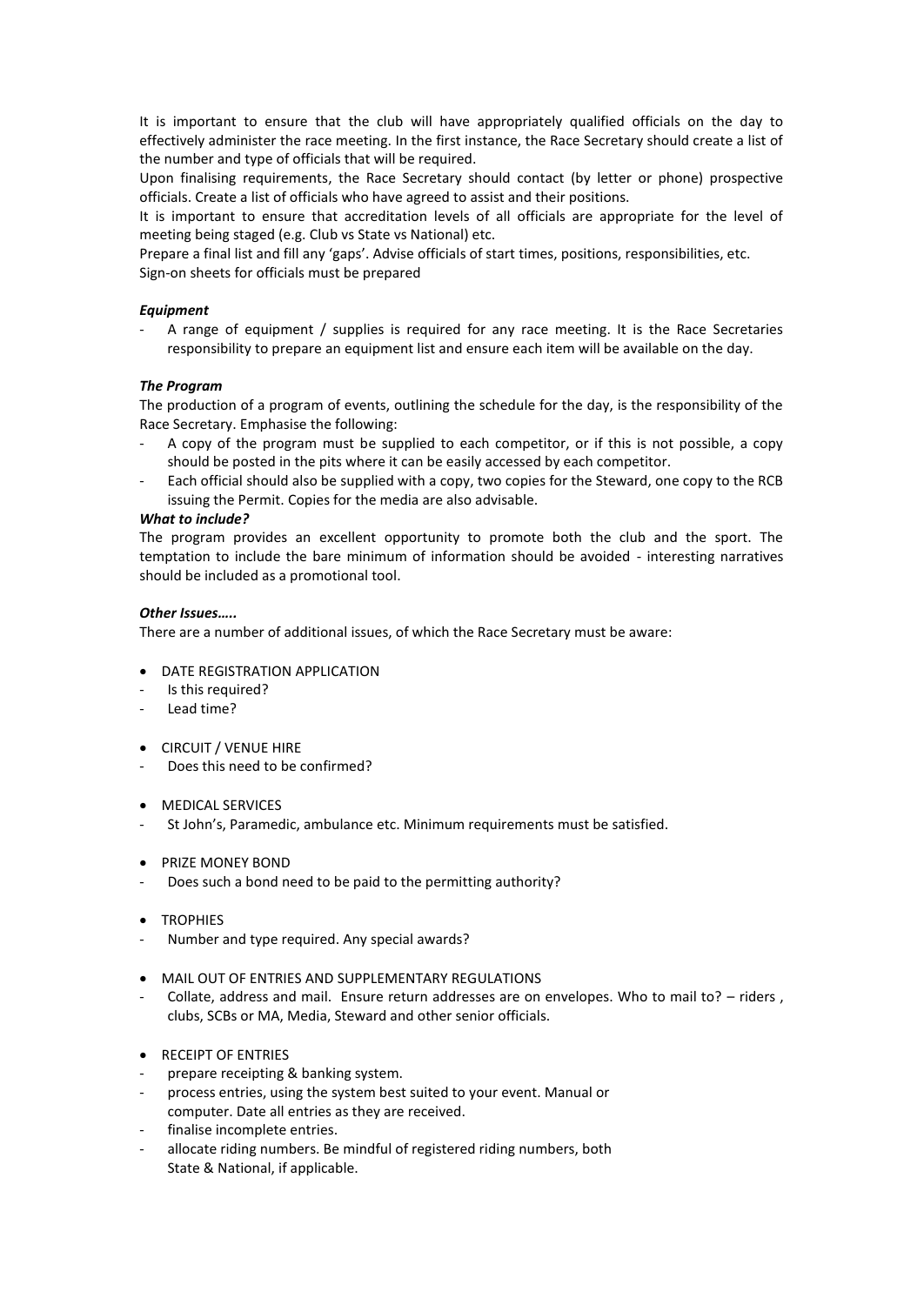# **•** FINAL INSTRUCTIONS

The final instructions incorporate any additional information which has not already been provided in the supplementary regulations and confirm arrangements for the competitors. The supplementary regulations must not impose any additional clauses and conditions but may include the following:

+ rider name and each class for which entry has been accepted.

- + riding numbers.
- + details of any incomplete entries

+ contact name and number of the Race Secretary for inquiries. Permit No., date and venue of meeting.

The final instructions may not contradict anything already laid down in the supplementary regulations, unless with the explicit approval of the RCB and the Steward.

## ANNOUNCEMENTS ON OFFICIAL DOCUMENTS

- All supplementary regulation, programs, announcements, entry forms and other official communications relating to any competition must state the permit number, venue licence number, class of competition (national, club or inter-club), the MA logo and the words "Held Under the General Competition Rules of Motorcycling Australia."
- **PUBLIC LIABILITY INSURANCE**
- Is this form of insurance in place for the meeting?
- Is the level of insurance appropriate (\$20 million minimum)
- Who is named on the policy? (SCBs, MA and the FIM must be included).
- BUDGET
- A projected income and expenditure statement should be drawn up.
- OPERATIONAL SCHEDULE
- The organisation of a meeting will be greatly enhanced by the development of a detailed operational schedule.
- PROMOTION
- + Prepare a media release or ring and notify the local media (i.e. Press, Radio and Television). Provide invitations / Passes for the media to attend the event.
- + Acknowledge any coverage that is received in the program or over the PA system throughout the course of the day.
- + Develop an information kit for the media, inclusive of information relevant to the race day e.g. race program, series point scores, rider profiles, lap records etc.
- + The promotion of the event must not involve the provision of any false or misleading information (e.g. Promoting an event as an Australian or World Championship when it has not been recognised as such by MA).

## *On the Day*

- Arrive in ample time well in advance of the arrival of competitors and other officials.
- Make introductions with the key officials of the day particularly the Steward.
- Ensure that the facilities are appropriate and that all necessary equipment is available and in working order.
- Ensure the permit is displayed in a prominent position
- Coordinate arrangements for the presentation ceremony / awards at the end of the meeting: + Ensure all trophies / awards are ready for the presentation
	- + Confirm presenter / location/ timing etc
- Be accessible!

## *Officials*

The Race Secretary is responsible for coordinating the following activities of officials on race day: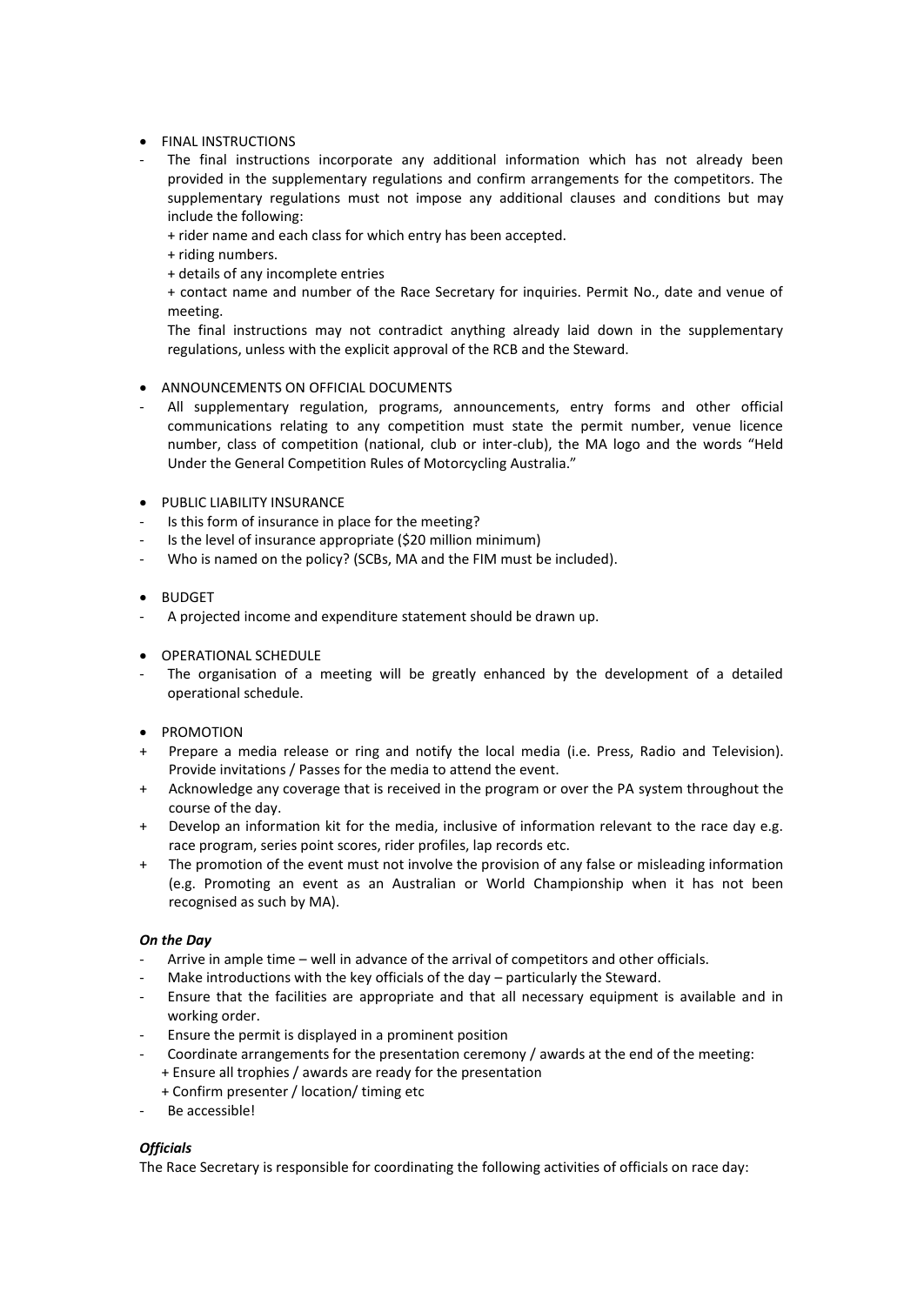- Ensure that all officials have arrived and signed on (read and signed the indemnity).
- Ensure that each official has been provided with all relevant paperwork and equipment. For example:

# *Steward and Clerk of Course*

- copy of supplementary regulations and final instructions.
- Radio, if applicable, plus list of other radio contacts
- copy of program, including any changes since printing
- list of senior officials
- communicate any changes or requests made by riders
- report forms (in case the Steward or Clerk of Course omits to bring these reports with them on the day)

# *Scrutineers*

-copy of supplementary regulations and final instructions.

- -copy of program, including any changes since printing
- -list of all riders and machines entered
- -helmet/machine stickers
- -scrutineering cards, if applicable
- -checklist of incomplete entries

-radio, if applicable, plus list of other radio contacts

# *Marshals*

- -flag sets
- -incident reports/clipboards/pens
- -radios, if applicable plus list of other radio contacts
- -copy of program, including any changes since printing

# *Lap Scorers and Timekeepers*

- -lap scorer sheets/grid sheets/clipboards/pens
- -copy of Program, including any changes since printing
- -result sheets/point score sheets/time cards
- -series point scores, if applicable
- -computer equipment, if applicable
- -lap records, if applicable

Ensure that provisions have been made to adequately service the needs of officials e.g. drink and lunch breaks, allowances for extreme weather conditions, end of day BBQ etc.

## *Competitors*

A range of forms, equipment and facilities will be required to meet the needs of competitors.

- Set up a sign-on area for entries on the day. Cash float (ensure security)
- A range of forms and paperwork is required on the day e.g. copy of entry forms and indemnities, receipt book, one-event licences, licence declaration forms (in case the Steward has run out), passes and programs for competitors, spare pens, spare supply of riding numbers, supplementary regulations, final instructions and manual of motorcycle sport.
- Display a copy of the program and grid positions (if applicable) in the pits.

# *Facilities*

There are a number of issues which must be addressed by the Race Secretary in respect of facilities on race day.

# *1. Medical Services*

Legislation may dictate minimum standards in each state. The following, however, may be considered mandatory:

- Medical / Treatment room
- Qualified members of the St Johns Ambulance / Paramedics. Ambulance or similarly equipped first-aid vehicle on course (if one ambulance has to leave, a second must be available prior to the re-commencement of racing)
- The attendance of a Doctor is recommended.
- *2. Food/Refreshments*
- Catering outlet should be available for both competitors and crew
- *3. Toilets*